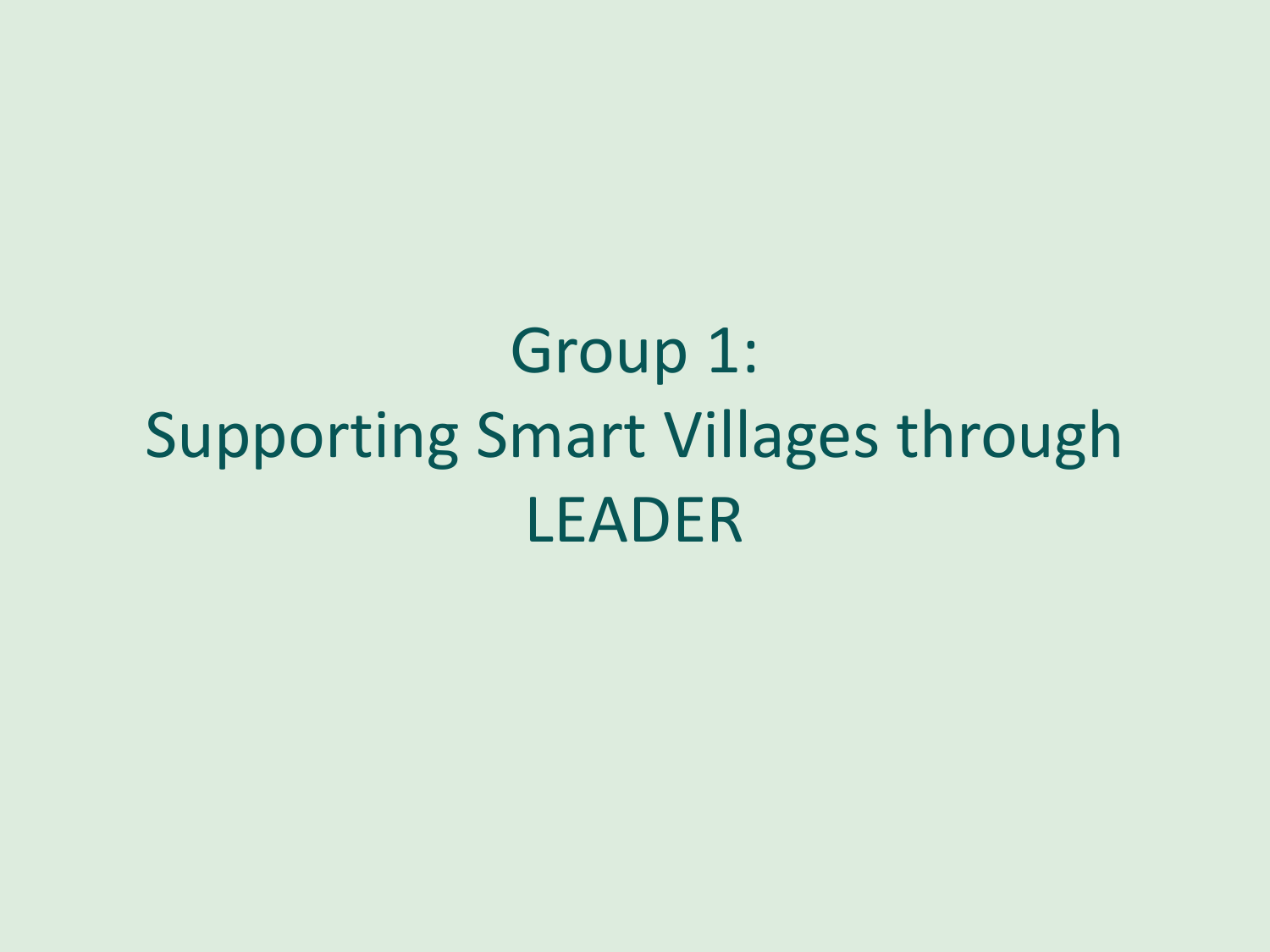## Key examples presented & discussed

- Estonia: LEADER Training: 8 months preparation time; negotiations with PA – agreed a simplified procedure;
- Wallonie: smart not so present in the LAG, only 3 have "smart" projects
- Poland: options to implement Umbrella Projects for smart village project was provided, LAGs are leading the process, also received a few hours training
- Ireland: curriculum development for 20 local development companies, six 90min modules, including WS, communities prepare a smart development plan as part of the modules and a work book, hierarchy of themes is provided to communities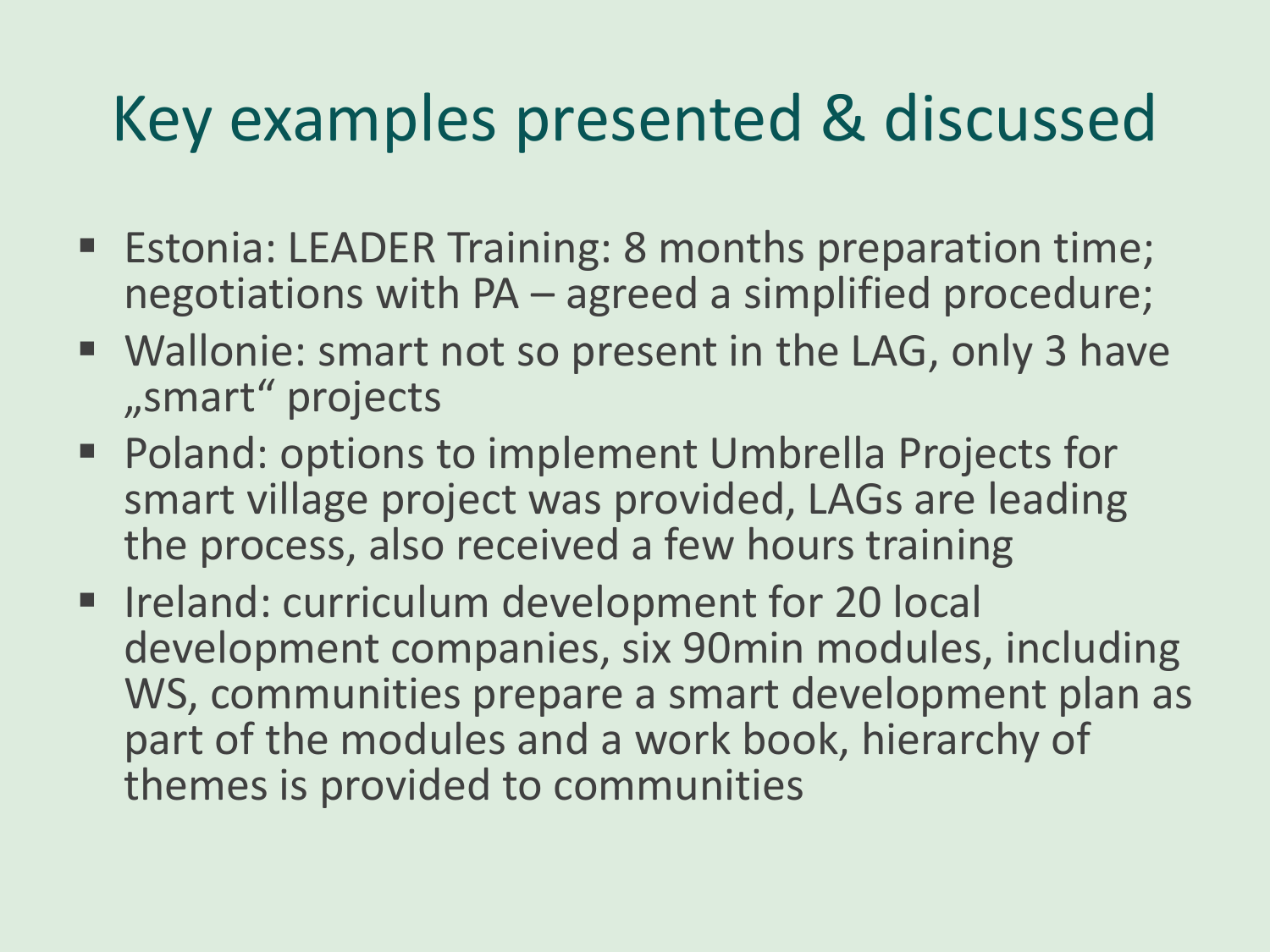What have been the most successful components of support instruments and processes?

- Estonia: networking, acess to Lag funding by linking it to LAG strategy
- Wallonie: citizen data production in environmental project (Biomap), co-working (not yet mature), logistics, transformation of ecommerce
- Ireland: achieving comparability through a common format